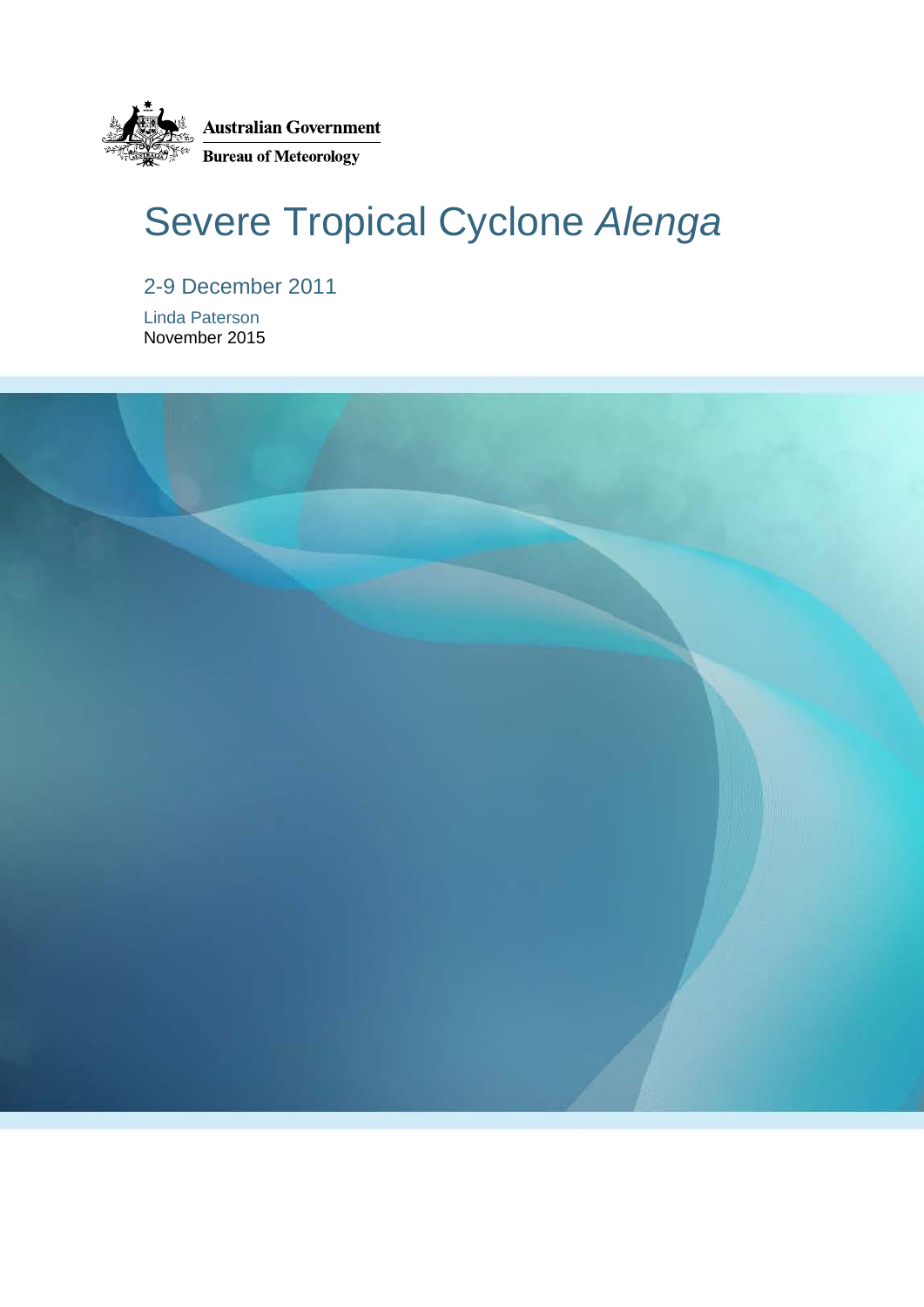© Commonwealth of Australia 2015

This work is copyright. Apart from any use as permitted under the *Copyright Act 1968*, no part may be reproduced without prior written permission from the Bureau of Meteorology. Requests and inquiries concerning reproduction and rights should be addressed to the Communication Section, Bureau of Meteorology, GPO Box 1289, Melbourne 3001. Requests for reproduction of material from the Bureau website should be addressed to AMDISS, Bureau of Meteorology, at the same address.

Published by the Bureau of Meteorology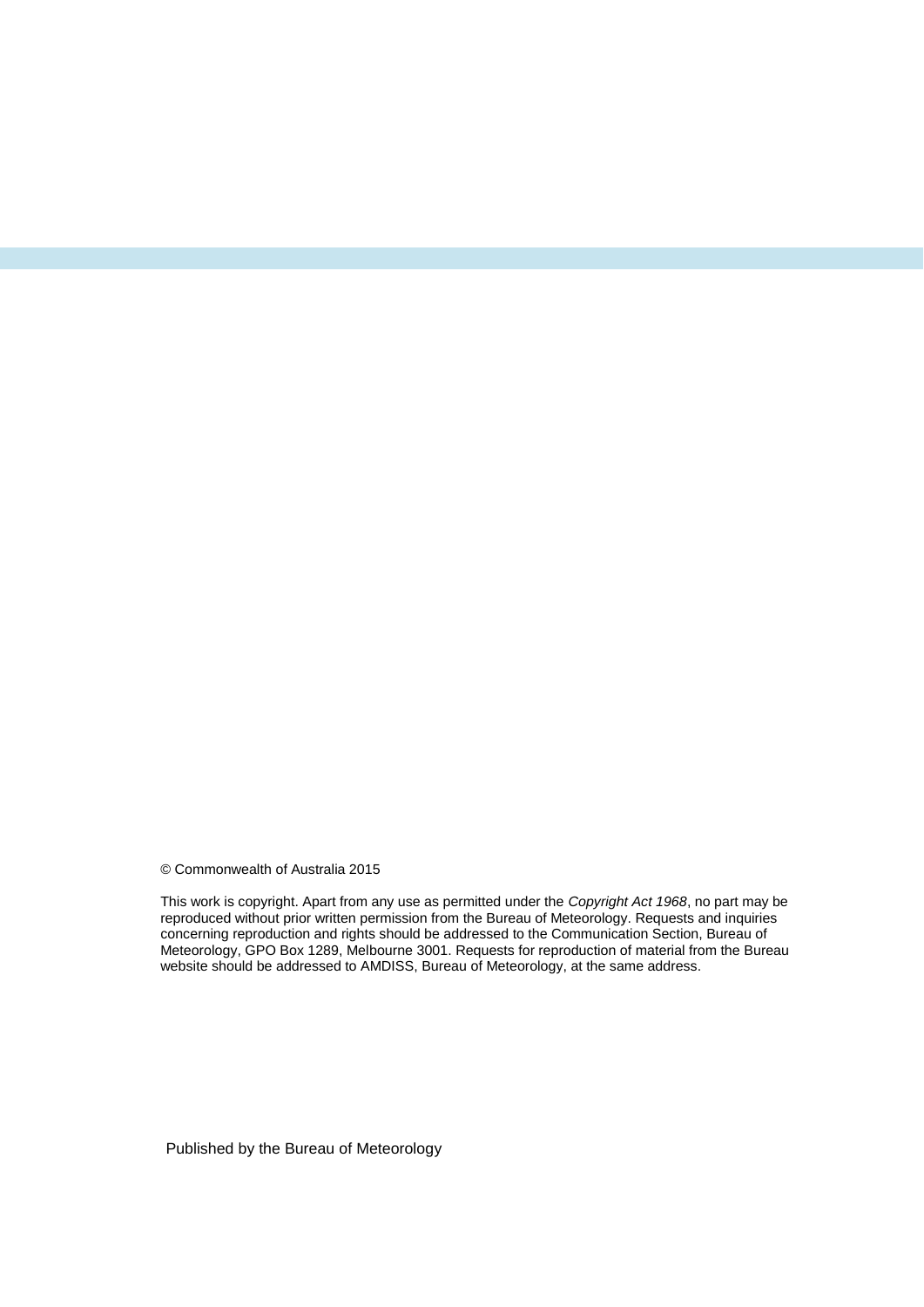### **Table of Contents**

| 1              |                                                                                                                                                                                                                                                                                                                 |  |
|----------------|-----------------------------------------------------------------------------------------------------------------------------------------------------------------------------------------------------------------------------------------------------------------------------------------------------------------|--|
|                | Figure 1. Best track of STC Alenga 2 – 9 December 2011 (times in AWST, UTC+8)1<br>1.1                                                                                                                                                                                                                           |  |
|                | 1.2                                                                                                                                                                                                                                                                                                             |  |
|                | 1.3                                                                                                                                                                                                                                                                                                             |  |
| 2              |                                                                                                                                                                                                                                                                                                                 |  |
| 3              |                                                                                                                                                                                                                                                                                                                 |  |
| $\overline{4}$ |                                                                                                                                                                                                                                                                                                                 |  |
|                | TABLE 1. Best track summary for Severe Tropical Cyclone Alenga 7<br>Figure 2. SSMIS microwave image at 2247 UTC 7 December 2011 approaching peak<br>intensity.(image courtesy of NOAA NRL: http://www.nrlmry.navy.mil/) 9<br>Figure 3. Comparison of objective and subjective intensity analysis techniques. 10 |  |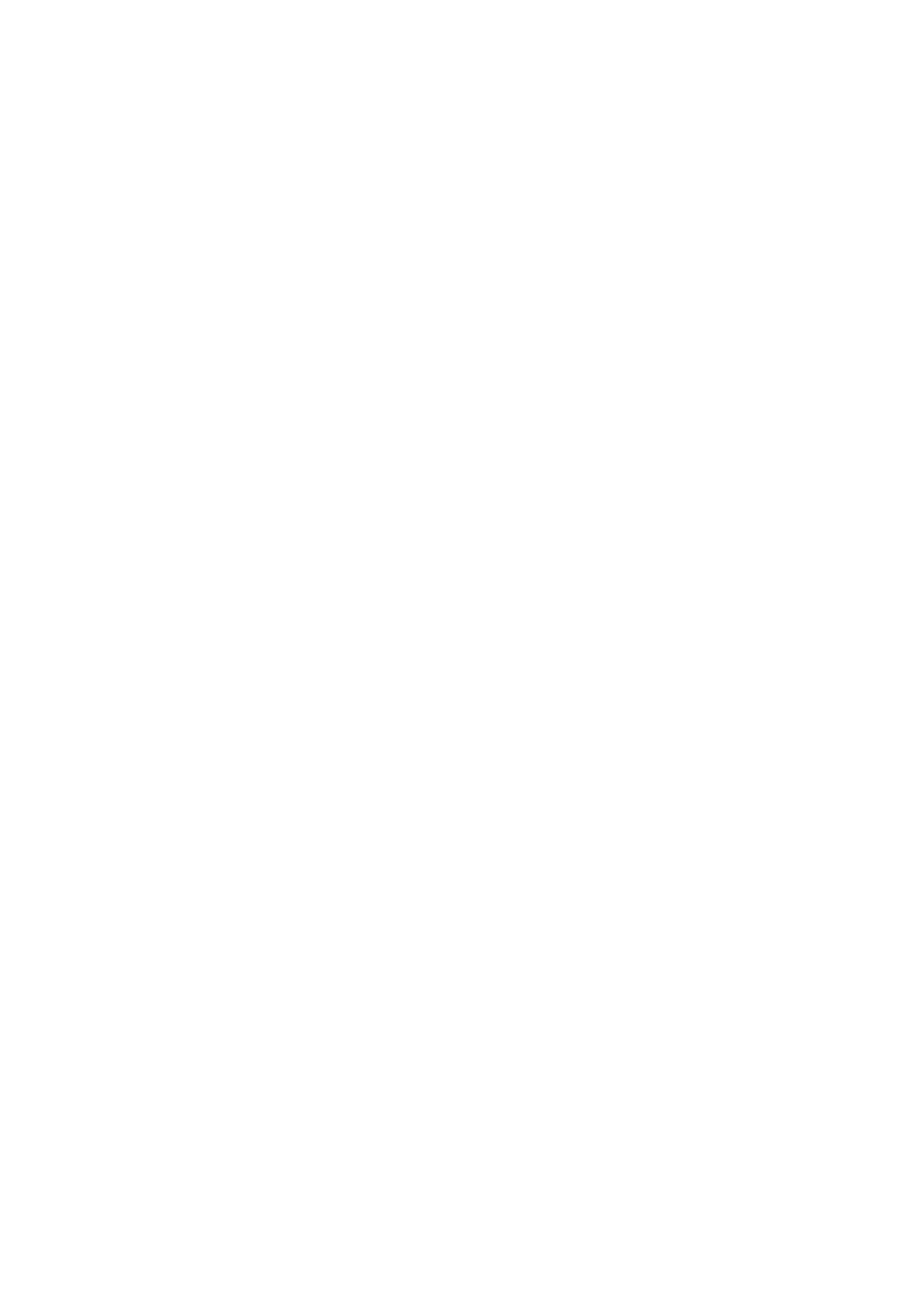# <span id="page-4-0"></span>**1 Summary**

Severe Tropical Cyclone *Alenga* formed during an active phase of the Madden-Julian Oscillation (MJO) to the west of Java. The tropical low initially moved southwest into the La Reunion Tropical Cyclone Warning Centre's area of responsibility (AOR). The southwest movement of the system slowed and early on 6 December *Alenga* began to move to the southeast. Alenga crossed 90°E into the Perth Tropical Cyclone Warning Centre's AOR around 0000 Universal Time Constant (UTC) 7 December with an intensity of 45 knots (kn) (10 minute mean wind speed). Conditions were favourable for development and *Alenga* continued to intensify. The tropical cyclone reached a peak intensity of 75 kn at 0600 UTC 8 December. From this point *Alenga* weakened rapidly under the influence of increased wind shear and cooler sea surface temperatures. The tropical cyclone weakened to below cyclone strength by 0600 UTC 9 December. *Alenga* tracked over open water in the Indian Ocean and had no impact on land or island communities.

<span id="page-4-1"></span>

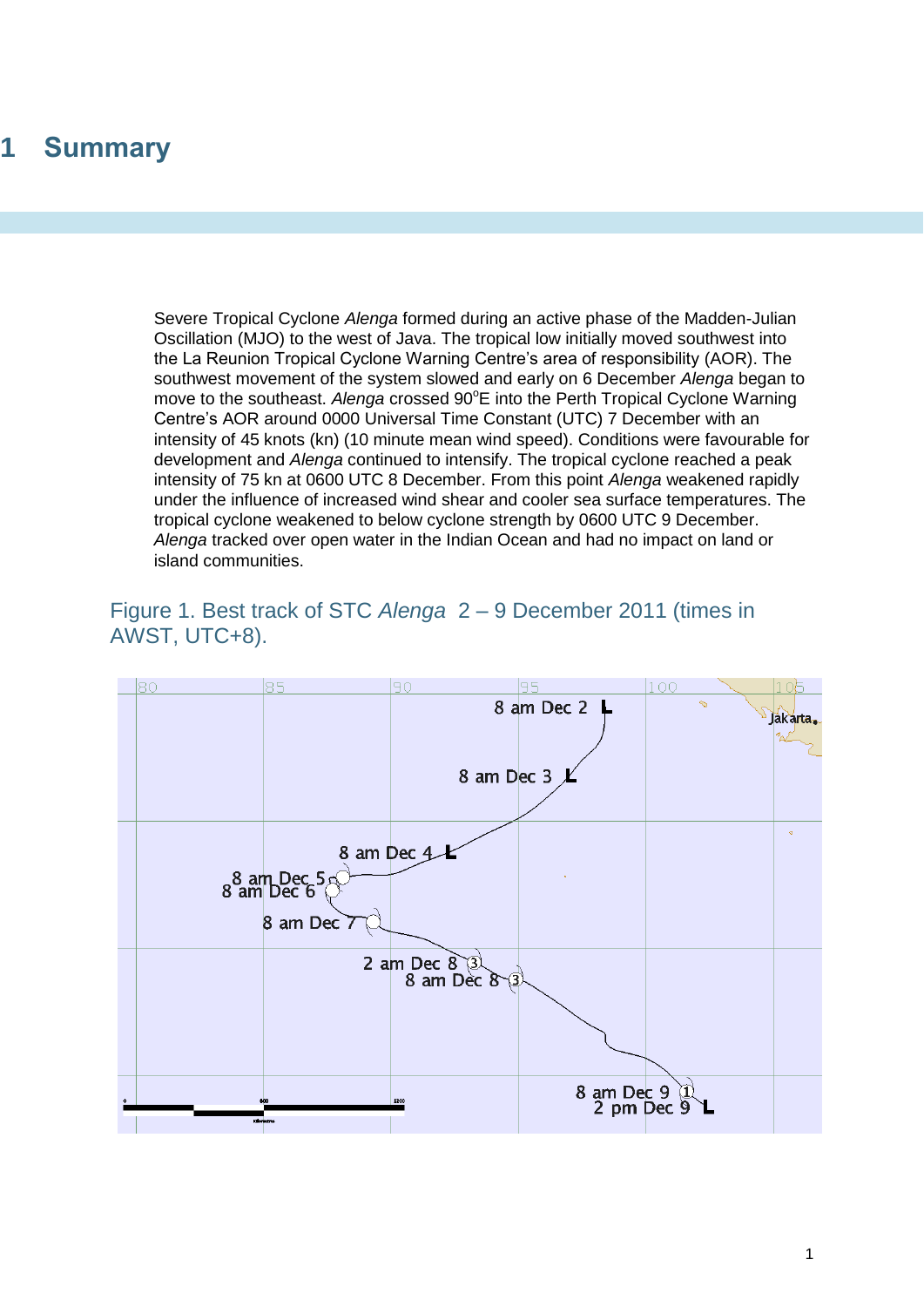### <span id="page-5-0"></span>1.1 Intensity analysis

A low became evident in an active monsoon trough to the west of Java on 4 December. The low initially moved to the southwest into the La Reunion Tropical Cyclone Warning Centre's AOR. The system reached cyclone strength at 0000 UTC 5 December. On 6 December *Alenga* began to move to the southwest and crossed into the Perth AOR at 1200 UTC 7 December. At this time enhanced infrared imagery (EIR) showed a tight temperature gradient on the eastern side and *Alenga* appeared to be under the influence of south-easterly shear. Dvorak analyses indicated a Dvorak Data T number (DT) of 3.0. By 0600 UTC the cloud features had reorganised into a curved band pattern. This pattern continued through until around 1600 UTC when an eye began to emerge. DT's reached a peak of 4.5 between 0000 - 0600 UTC 8 December (refer Figure 2). From 0330 UTC 8 December the eye pattern quickly disappeared as *Alenga* came under the influence of increased wind shear from the west northwest. Microwave imagery also showed *Alenga* had lost its symmetric structure by around 1200 UTC 8 December. By 0000 UTC 9 December deep, cold convection persisted only in the southeast quadrant. By 0600 UTC 9 December no convection remained and the low level cloud centre was completely exposed with *Alenga* estimated to be below cyclone strength.

All available intensity estimates are shown in figure 3. Cooperative Institute for Meteorological Satellite Studies (CIMSS) Advanced Dvorak Technique (ADT) climbed steadily through the period that an eye was emerging but peaked too high. National Environmental Satellite Data Information Services (NESDIS) ADT struggled with the pattern until an eye emerged and then intensity estimates were reasonable. They weakened too quickly after the eye disappeared. Satellite Consensus (SATCON) and Advanced Microwave Sounding Unit (AMSU) estimates appeared reasonable throughout and the subjective intensity estimates were biased towards these and subjective Dvorak.

#### <span id="page-5-1"></span>1.2 Structure

*Alenga* was a small system with gale radii ranging from 60 nautical mile (nm) up to 90 nm in the northern quadrants initially and then the southeast quadrant by 8 December. The radius to maximum wind (RMW) ranged from around 15 – 20 nm initially down to 10 nm at peak intensity. The system was symmetric from 7 – 8 December. On 8 December wind shear increased from the west northwest and convection became biased to the southeast quadrant.

#### <span id="page-5-2"></span>1.3 Motion

Initially *Alenga* was steered to the southwest by a mid-level ridge located to the southeast of the system. During 5 December *Alenga* slowed as a mid-level trough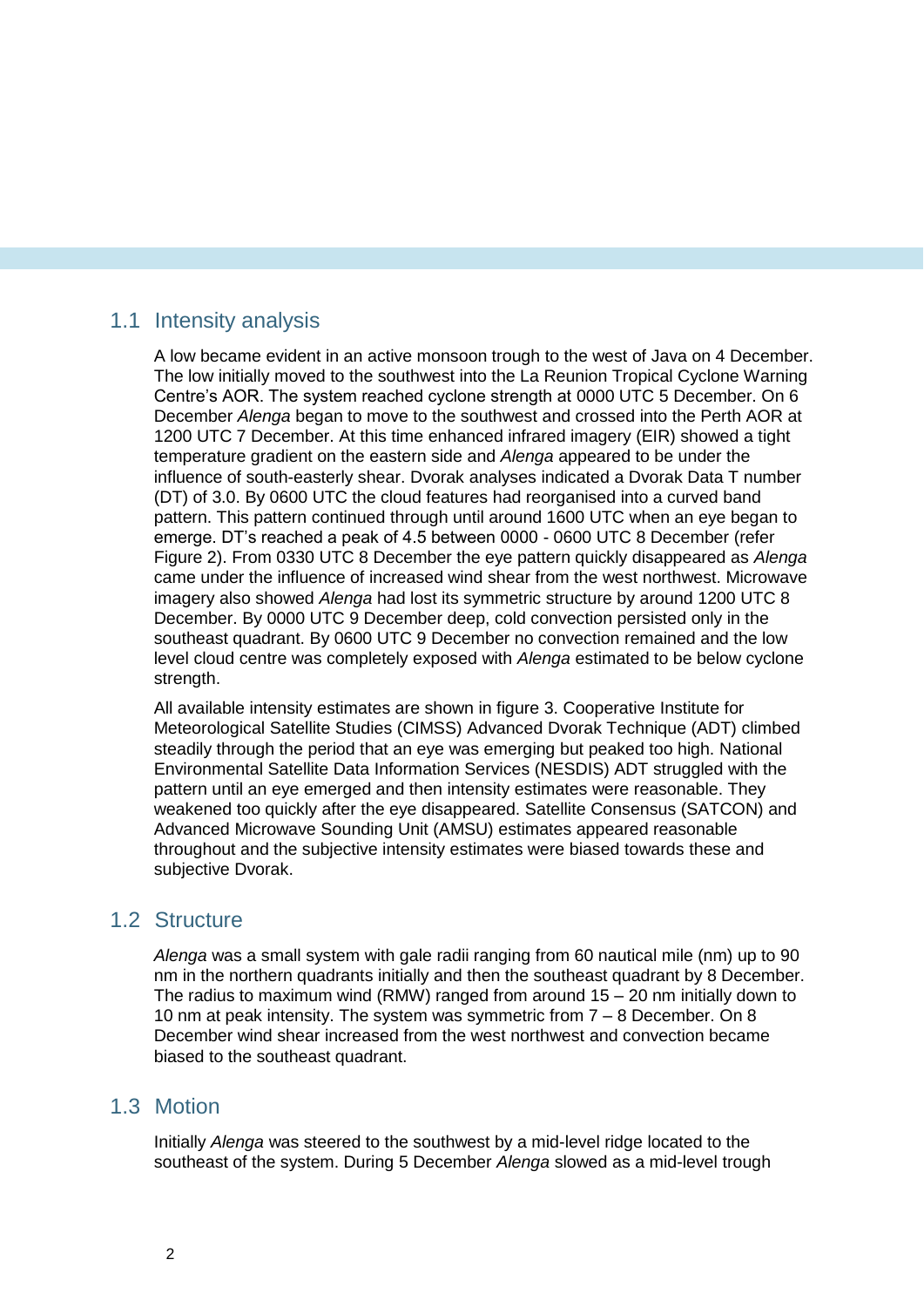amplified in the central Indian Ocean. *Alenga* then turned to the southeast as it came under the northwesterly steering influence of the trough. *Alenga* continued moving to the southeast until it weakened below cyclone strength and dissipated.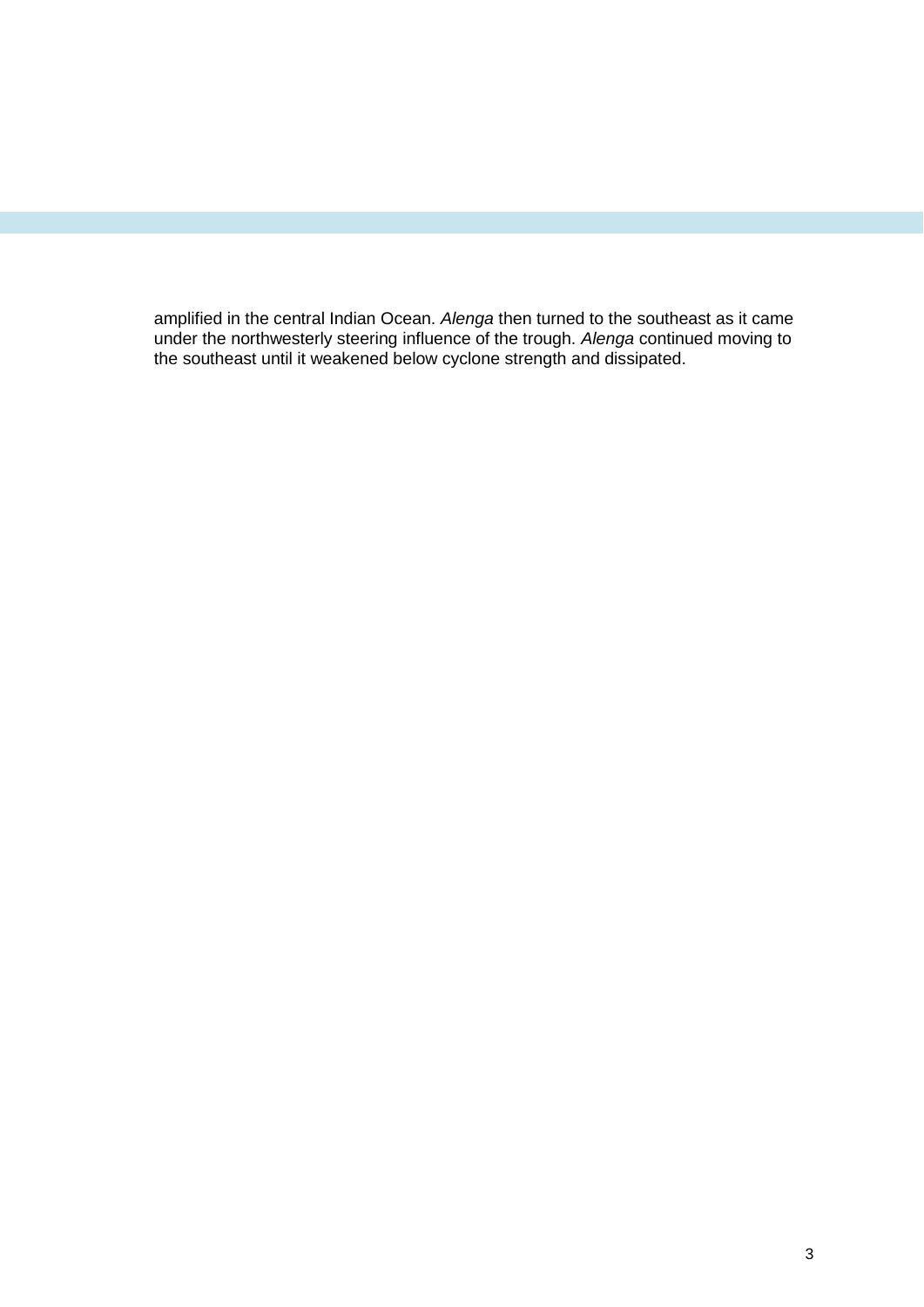# <span id="page-7-0"></span>**Impact**

*Alenga* had no impact on mainland Australia.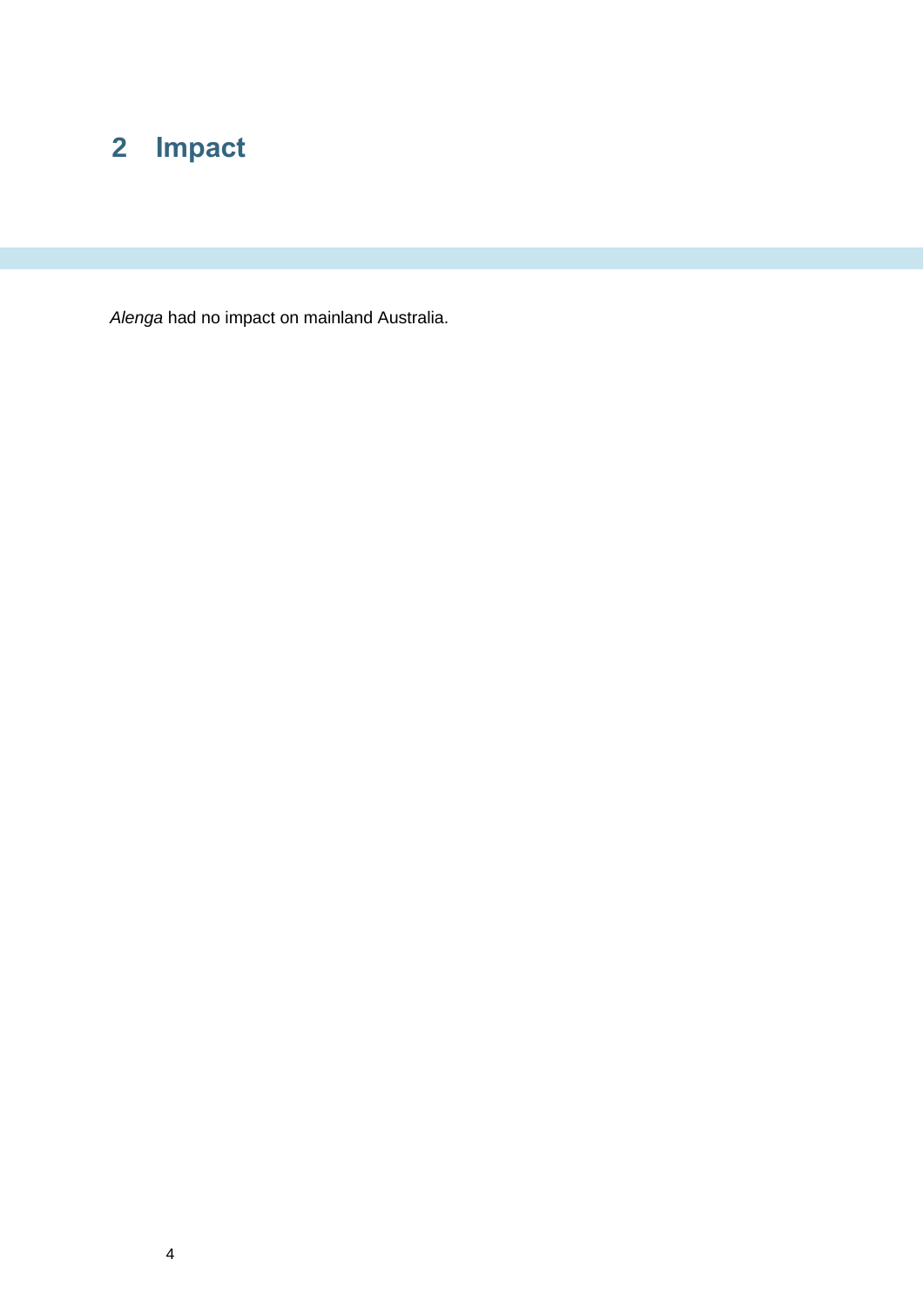# <span id="page-8-0"></span>**Observations**

There were no observations recorded during the lifetime of *Alenga.*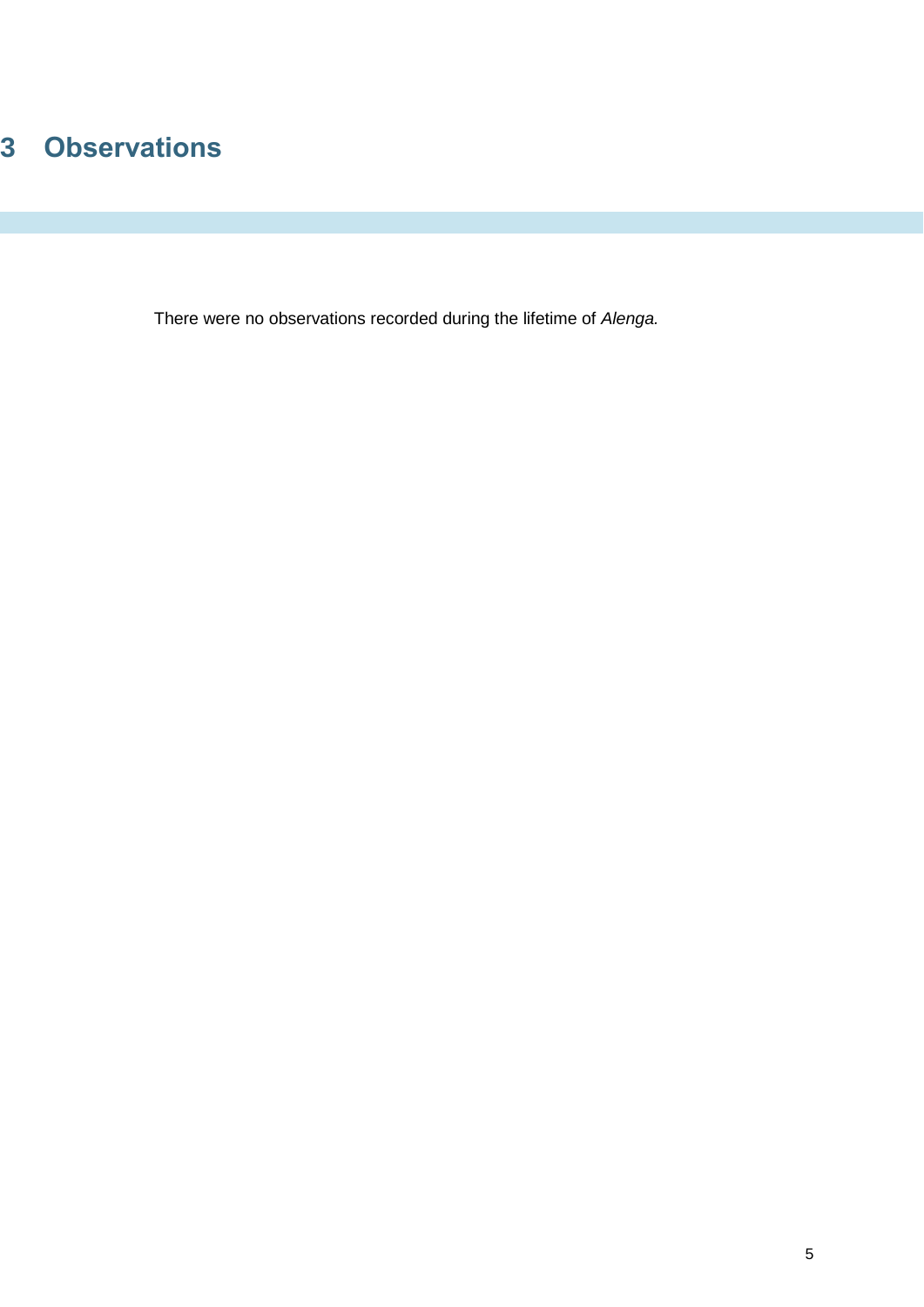# <span id="page-9-0"></span>**4 Forecast Performance**

The accuracy statistics obtained by comparing the forecast positions against the best track positions for Severe Tropical Cyclone *Alenga* are

| <b>Forecast</b><br>Hour       | 0  | 06  | 12 <sup>°</sup> | 18  | 24  | 36  | 48      | 72   |
|-------------------------------|----|-----|-----------------|-----|-----|-----|---------|------|
| <b>Absolute</b><br>error (km) | 40 | 84  | 115             | 166 | 232 | 356 | 396 518 |      |
| <b>RMS</b> error<br>(km)      | 59 | 103 | 154             | 205 | 260 | 378 | -417    | -518 |

Figure 4 is a plot of the accuracy figures for *Alenga* compared to the five year mean.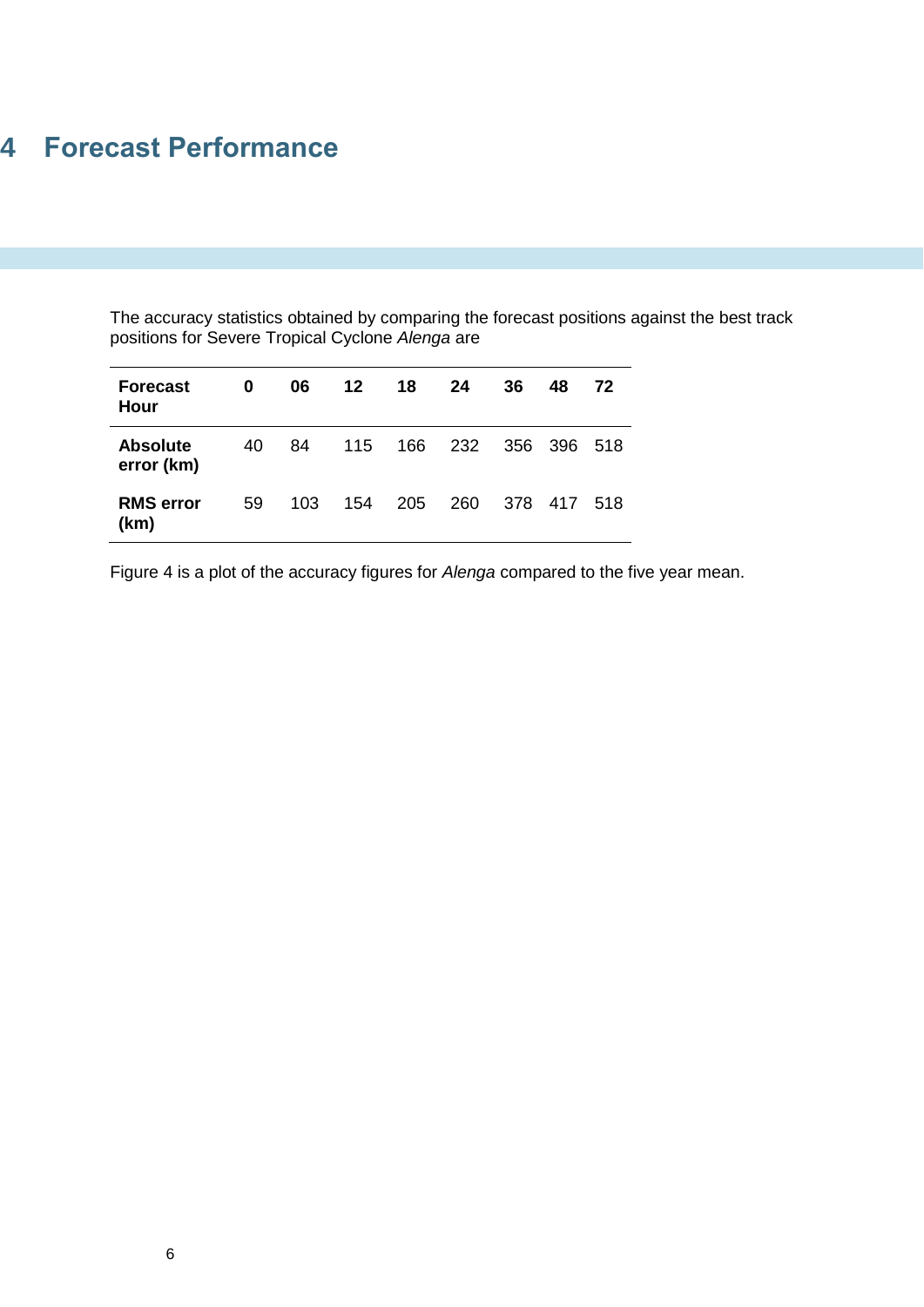### TABLE 1. Best track summary for Severe Tropical Cyclone *Alenga*

<span id="page-10-0"></span>Refer to the Australian Tropical Cyclone database for complete listing of parameters. WST is UTC + 8 hours. Please note data between 0000 UTC 2 December and 1800 UTC 6 December from La Reunion RSMC.

| Year | <b>Month</b> | <b>Day</b> | Hour<br><b>UTC</b> | Pos.<br>Lat<br>$\mathbf{s}$ | Pos.<br>Long.<br>Е | Pos.<br>Acc.<br>n mi | <b>Max</b><br>Wind<br>10 min<br>kn | <b>Max</b><br>gust<br>kn | Cent.<br>Press.<br>hPa | Rad. of<br>gales<br>(NE/SE/<br>SW/NW) | Rad. of<br>storm<br>(NE/SE/<br>SW/NW) | <b>RMW</b><br>n mi |
|------|--------------|------------|--------------------|-----------------------------|--------------------|----------------------|------------------------------------|--------------------------|------------------------|---------------------------------------|---------------------------------------|--------------------|
| 2011 | 12           | 02         | 0000               | 5.5                         | 98.4               | 45                   | 15                                 | 20                       | 1006                   |                                       |                                       |                    |
| 2011 | 12           | 02         | 0600               | 7.0                         | 98.1               | 45                   | 15                                 | 20                       | 1006                   |                                       |                                       |                    |
| 2011 | 12           | 02         | 1200               | 7.4                         | 97.7               | 45                   | 15                                 | 20                       | 1006                   |                                       |                                       |                    |
| 2011 | 12           | 02         | 1800               | 7.7                         | 97.4               | 45                   | 20                                 | 30                       | 1005                   |                                       |                                       |                    |
| 2011 | 12           | 03         | 0000               | 8.2                         | 97.0               | 45                   | 20                                 | 30                       | 1004                   |                                       |                                       |                    |
| 2011 | 12           | 03         | 0600               | 8.9                         | 96.3               | 45                   | 20                                 | 30                       | 1004                   |                                       |                                       |                    |
| 2011 | 12           | 03         | 1200               | 9.7                         | 95.3               | 45                   | 20                                 | 30                       | 1004                   |                                       |                                       |                    |
| 2011 | 12           | 03         | 1800               | 10.5                        | 93.7               | 45                   | 20                                 | 30                       | 1004                   |                                       |                                       |                    |
| 2011 | 12           | 04         | 0000               | 11.2                        | 92.3               | 45                   | 25                                 | 35                       | 1002                   |                                       |                                       |                    |
| 2011 | 12           | 04         | 0600               | 11.7                        | 91.0               | 45                   | 27                                 | 40                       | 1001                   |                                       |                                       |                    |
| 2011 | 12           | 04         | 1200               | 12.1                        | 89.9               | 45                   | 27                                 | 40                       | 1001                   |                                       |                                       |                    |
| 2011 | 12           | 04         | 1800               | 12.1                        | 88.9               | 45                   | 33                                 | 45                       | 999                    |                                       |                                       |                    |
| 2011 | 12           | 05         | 0000               | 12.2                        | 88.1               | 30                   | 40                                 | 55                       | 997                    | 65/65/75/<br>65                       |                                       | 46                 |
| 2011 | 12           | 05         | 0600               | 12.2                        | 87.7               | 30                   | 42                                 | 60                       | 996                    | 65/75/75/<br>65                       |                                       | 39                 |
| 2011 | 12           | 05         | 1200               | 12.2                        | 87.6               | 30                   | 42                                 | 60                       | 995                    | 65/75/75/<br>75                       |                                       | 37                 |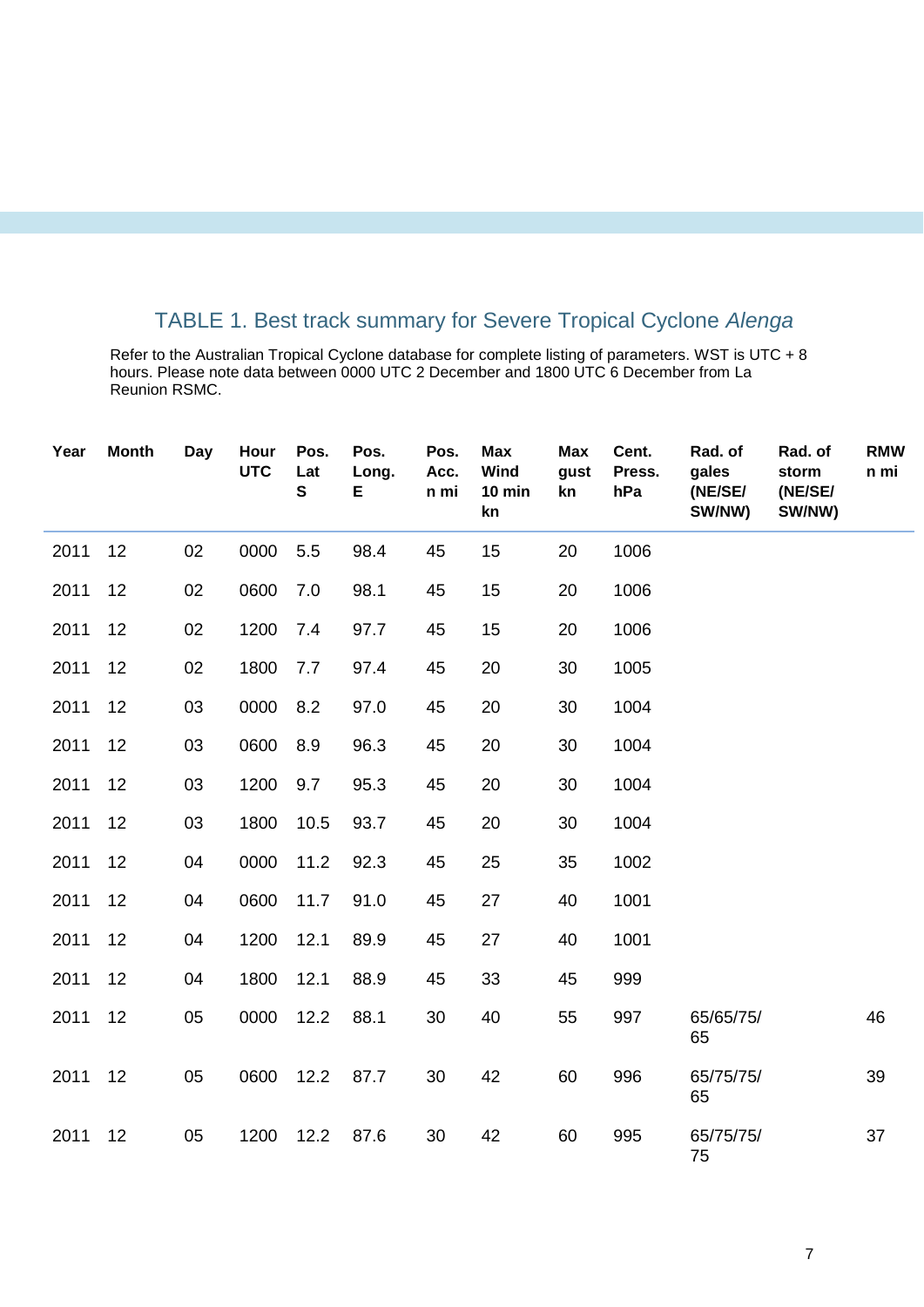| Year    | <b>Month</b> | Day | Hour<br><b>UTC</b> | Pos.<br>Lat<br>S | Pos.<br>Long.<br>Е | Pos.<br>Acc.<br>n mi | <b>Max</b><br>Wind<br>$10$ min<br>kn | <b>Max</b><br>gust<br>kn | Cent.<br>Press.<br>hPa | Rad. of<br>gales<br>(NE/SE/<br>SW/NW) | Rad. of<br>storm<br>(NE/SE/<br>SW/NW) | <b>RMW</b><br>n mi |
|---------|--------------|-----|--------------------|------------------|--------------------|----------------------|--------------------------------------|--------------------------|------------------------|---------------------------------------|---------------------------------------|--------------------|
| 2011    | 12           | 05  | 1800               | 12.4             | 87.6               | 30                   | 45                                   | 65                       | 994                    | 75                                    |                                       | 41                 |
| 2011    | 12           | 06  | 0000               | 12.7             | 87.7               | 30                   | 40                                   | 55                       | 995                    | 65                                    |                                       | 35                 |
| 2011    | 12           | 06  | 0600               | 13.1             | 87.6               | 45                   | 37                                   | 50                       | 996                    | 55                                    |                                       | 37                 |
| 2011    | 12           | 06  | 1200               | 13.5             | 87.9               | 45                   | 35                                   | 50                       | 997                    |                                       |                                       | 33                 |
| 2011    | 12           | 06  | 1800               | 13.7             | 88.3               | 45                   | 35                                   | 50                       | 997                    |                                       |                                       | 24                 |
| 2011    | 12           | 07  | 0000               | 13.9             | 89.3               | 20                   | 45                                   | 65                       | 993                    | 60                                    |                                       | 15                 |
| 2011    | 12           | 07  | 0600               | 14.3             | 89.9               | 20                   | 55                                   | 75                       | 986                    | 60                                    | 20                                    | 15                 |
| 2011    | 12           | 07  | 1200               | 14.7             | 91.6               | 20                   | 60                                   | 85                       | 985                    | 60                                    | 20                                    | 15                 |
| 2011    | 12           | 07  | 1800               | 15.5             | 93.3               | 20                   | 65                                   | 90                       | 981                    | 75/60/60/<br>75                       | 40                                    | 20                 |
| 2011    | 12           | 08  | 0000               | 16.2             | 94.9               | 20                   | 70                                   | 100                      | 975                    | 90/60/60/<br>90                       | 40                                    | 15                 |
| 2011    | 12           | 08  | 0600               | 17.3             | 96.8               | 15                   | 75                                   | 105                      | 972                    | 90/60/60/<br>90                       | 40                                    | 10                 |
| 2011    | 12           | 08  | 1200               | 18.5             | 98.4               | 20                   | 70                                   | 100                      | 973                    | 60/90/60/<br>60                       | 30                                    | 10                 |
| 2011    | 12           | 08  | 1800               | 19.2             | 99.7               | 30                   | 60                                   | 85                       | 980                    | 60/90/60/<br>60                       | 20                                    | 20                 |
| 2011 12 |              | 09  | 0000 20.6          |                  | 101.6              | 25                   | 50                                   | 55                       | 988                    | 30/60/30/ 20<br>30                    |                                       | 25                 |
| 2011    | 12           | 09  | 0600 21.2          |                  | 102.4              | 20                   | 30                                   | 45                       | 995                    |                                       |                                       |                    |
| 2011    | 12           | 09  | 1200 21.5          |                  | 102.7              | 20                   | 30                                   | 45                       | 997                    |                                       |                                       |                    |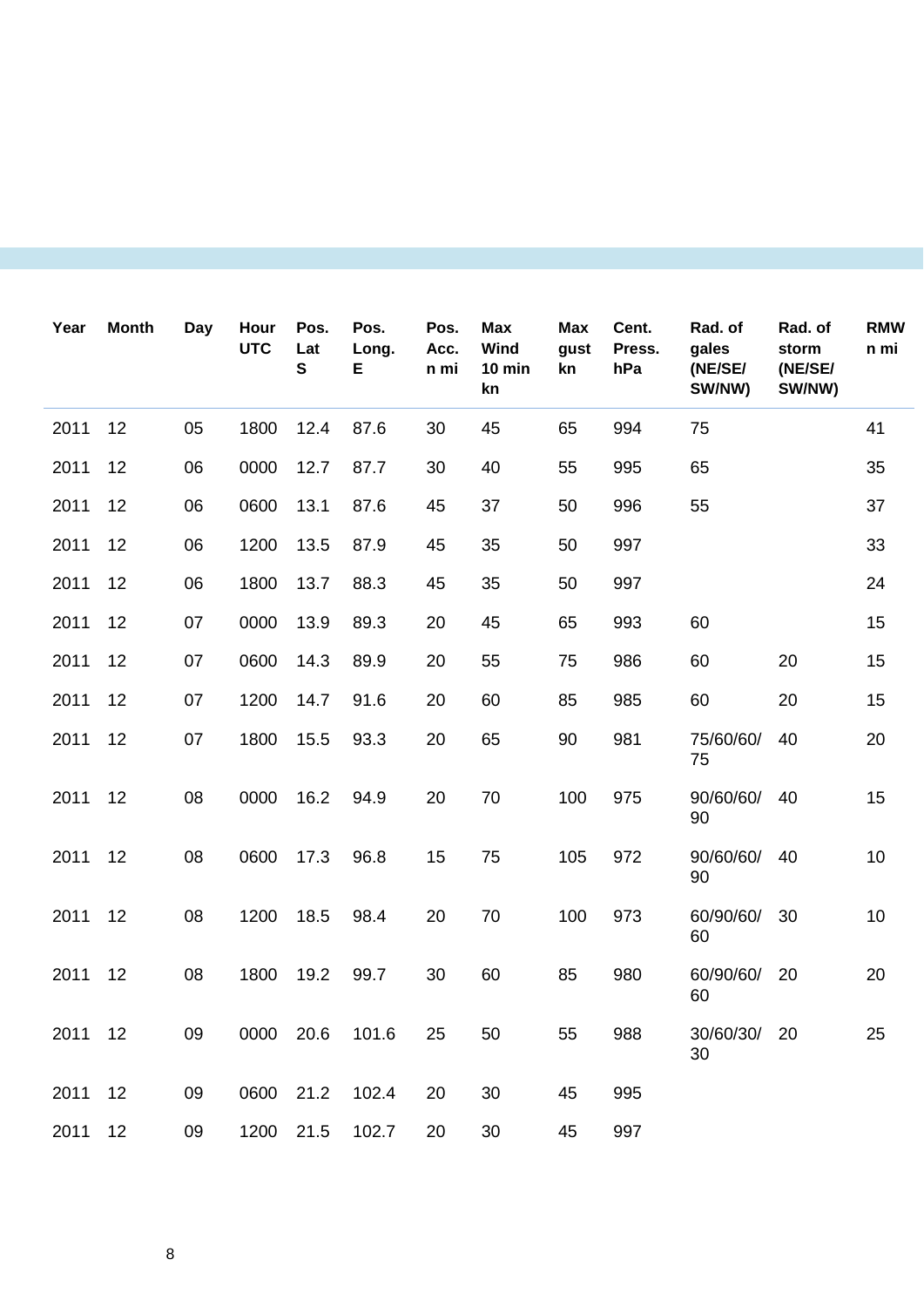### <span id="page-12-0"></span>Figure 2. SSMIS microwave image at 2247 UTC 7 December 2011 approaching peak intensity.(image courtesy of NOAA NRL[: http://www.nrlmry.navy.mil/\)](http://www.nrlmry.navy.mil/)



|  |     | ______ |  |  |      |  |
|--|-----|--------|--|--|------|--|
|  | onn |        |  |  | ות ע |  |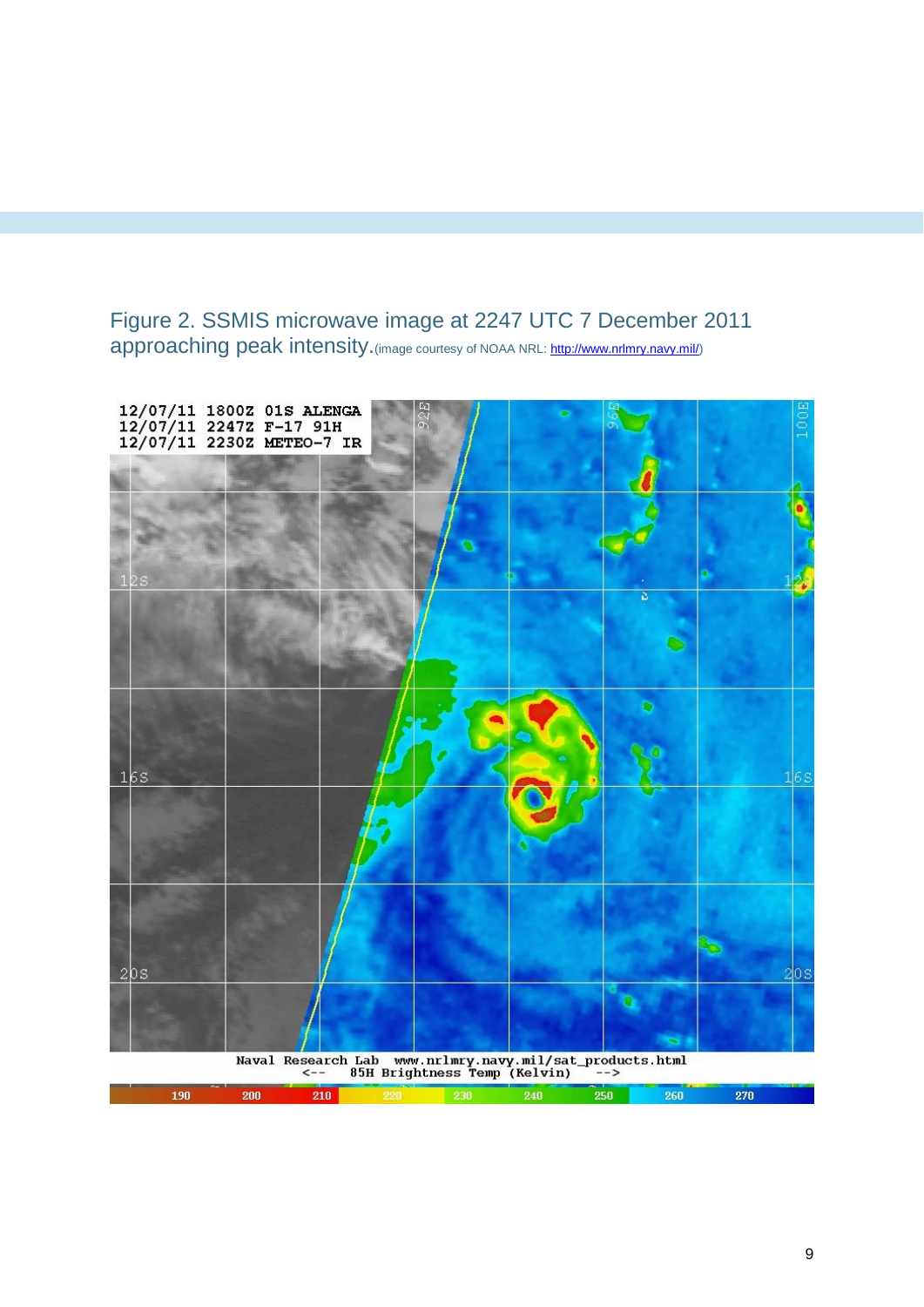### <span id="page-13-0"></span>Figure 3. Comparison of objective and subjective intensity analysis techniques.